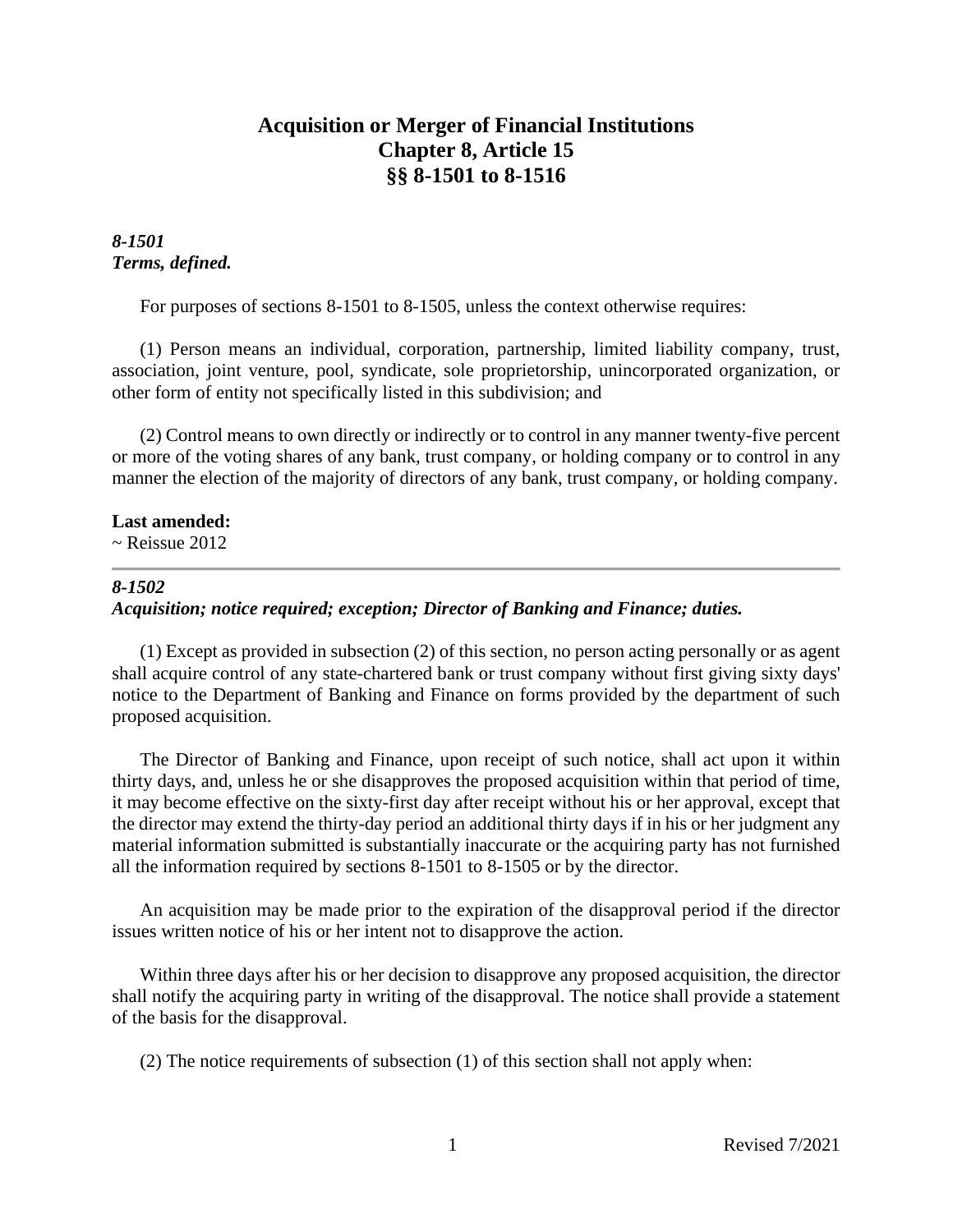(a) Shares of a state-chartered bank or trust company are acquired by a person in the regular course of securing or collecting a debt previously contracted in good faith or through inheritance or a bona fide gift if notice of such acquisition is given to the department, on forms provided by the department, within ten days after the acquisition;

(b) Shares of a state-chartered bank or trust company are transferred from an individual or individuals to a trust formed by the individual or individuals for estate-planning purposes if (i) there is no change in the proportion of shares held by the trust for such individual or individuals compared to the ownership of such individual or individuals prior to the formation of the trust, (ii) the individual or individuals control the trust, and (iii) notice of the proposed transfer is given to the department, on forms provided by the department, at least thirty days prior to the proposed transfer and the department does not disapprove the transfer for the reason that the transfer is an attempt to subvert the requirements of sections 8-1501 to 8-1505; or

(c) The director, the Governor, and the Secretary of State jointly determine that an emergency exists which requires expeditious action or that the department must act immediately to prevent probable failure of the institution to be acquired.

#### **Last amended:**

 $\sim$  Reissue 2012

## *8-1503 Acquisition; hearing; when required; procedure.*

Within ten days after receipt of notice of disapproval pursuant to section 8-1502, the acquiring party may request an agency hearing on the proposed acquisition. At such hearing, all issues shall be determined on the record pursuant to the administrative rules of procedure and the rules and regulations as may be issued by the Department of Banking and Finance in accordance with the Administrative Procedure Act. At the conclusion of such hearing, the Director of Banking and Finance shall by order approve or disapprove the proposed acquisition on the basis of the record made at such hearing.

**Last amended:**  $\sim$  Reissue 2012

## *8-1504 Acquisition; notice; contents.*

Except as otherwise provided by rule and regulation of the department, a notice filed pursuant to section 8-1502 shall contain the following information:

(1) The identity, personal history, business background, and experience of each person by whom or on whose behalf the acquisition is to be made, including his or her material business activities and affiliations during the past five years, and a description of any material pending legal or administrative proceedings in which he or she is a party and any criminal indictment or conviction of such person by a state or federal court;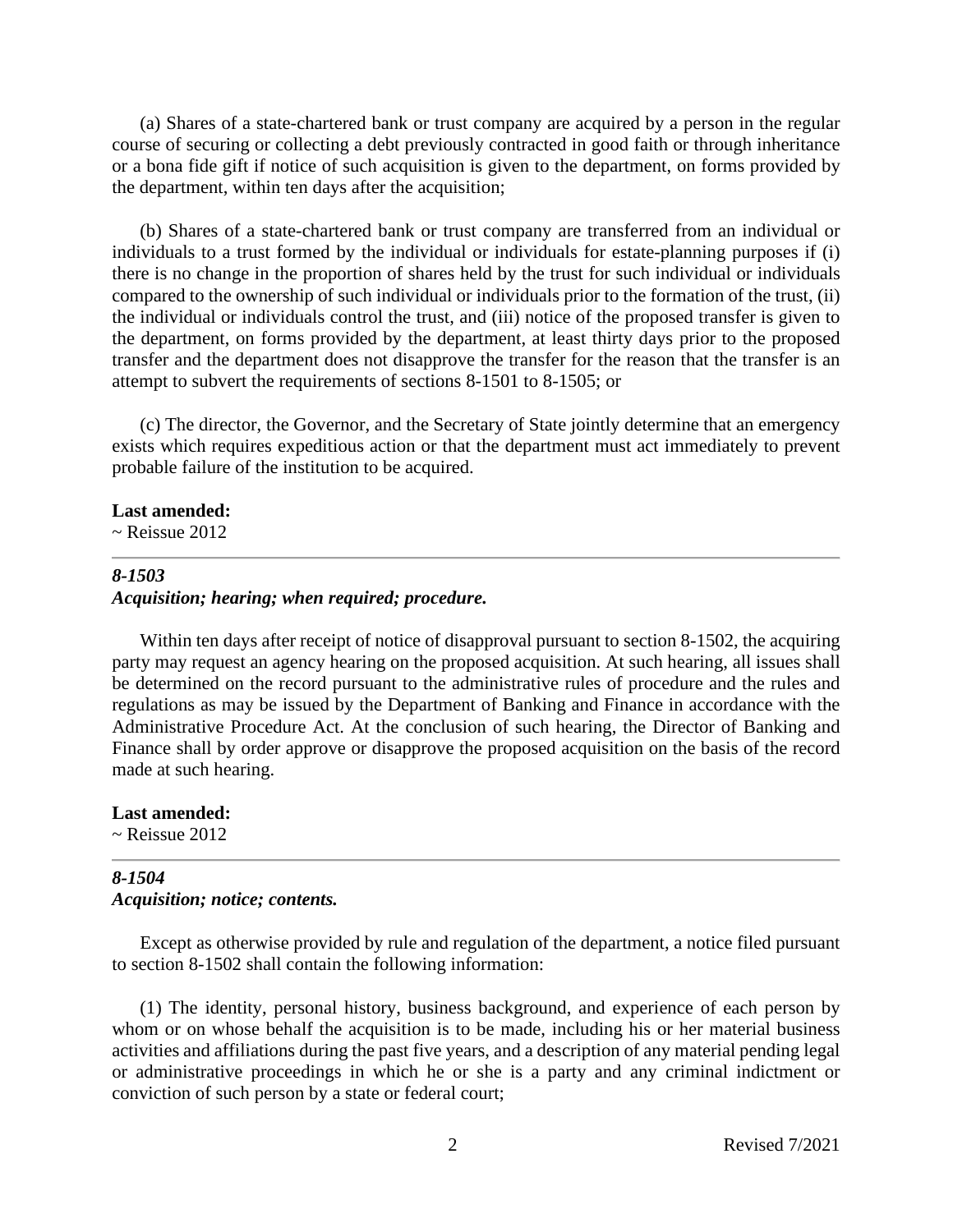(2) A statement of the assets and liabilities of each person by whom or on whose behalf the acquisition is to be made, as of the end of the fiscal year immediately preceding the date of the notice;

(3) The terms and conditions of the proposed acquisition and the manner in which the acquisition is to be made;

(4) The identity, source, and amount of the funds or other consideration used or to be used in making the acquisition, and if any part of these funds or other consideration has been or is to be borrowed or otherwise obtained for the purpose of making the acquisition, a description of the transaction, the names of the parties, and any arrangements, agreements, or understandings with such persons;

(5) Any plans or proposals which any acquiring party making the acquisition may have to liquidate the bank or trust company, to sell its assets or merge it with any company, or to make any other major change in its business or corporate structure or management;

(6) The identification of any person employed, retained, or to be compensated by the acquiring party, or by any person on his or her behalf, to make solicitations or recommendations to stockholders for the purpose of assisting in the acquisition, and a brief description of the terms of such employment, retainer, or arrangement for compensation;

(7) Copies of all invitations, tenders, or advertisements making a tender offer to stockholders for purchase of their stock to be used in connection with the proposed acquisition; and

(8) Any additional relevant information in such form as the Director of Banking and Finance may require by rule and regulation or by specific request in connection with any particular notice.

## **Last amended:**

 $\sim$  Reissue 2012

## *8-1505 Acquisition; disapproval; grounds.*

The Director of Banking and Finance may disapprove any proposed acquisition if:

(1) The financial condition of any acquiring person is such as might jeopardize the financial stability of the bank or trust company or prejudice the interests of the depositors of the bank or trust company;

(2) The competence, experience, or integrity of any acquiring person or of any of the proposed management personnel indicates that it would not be in the interest of the depositors of the bank or trust company or in the interest of the public to permit such person to control the bank or trust company; or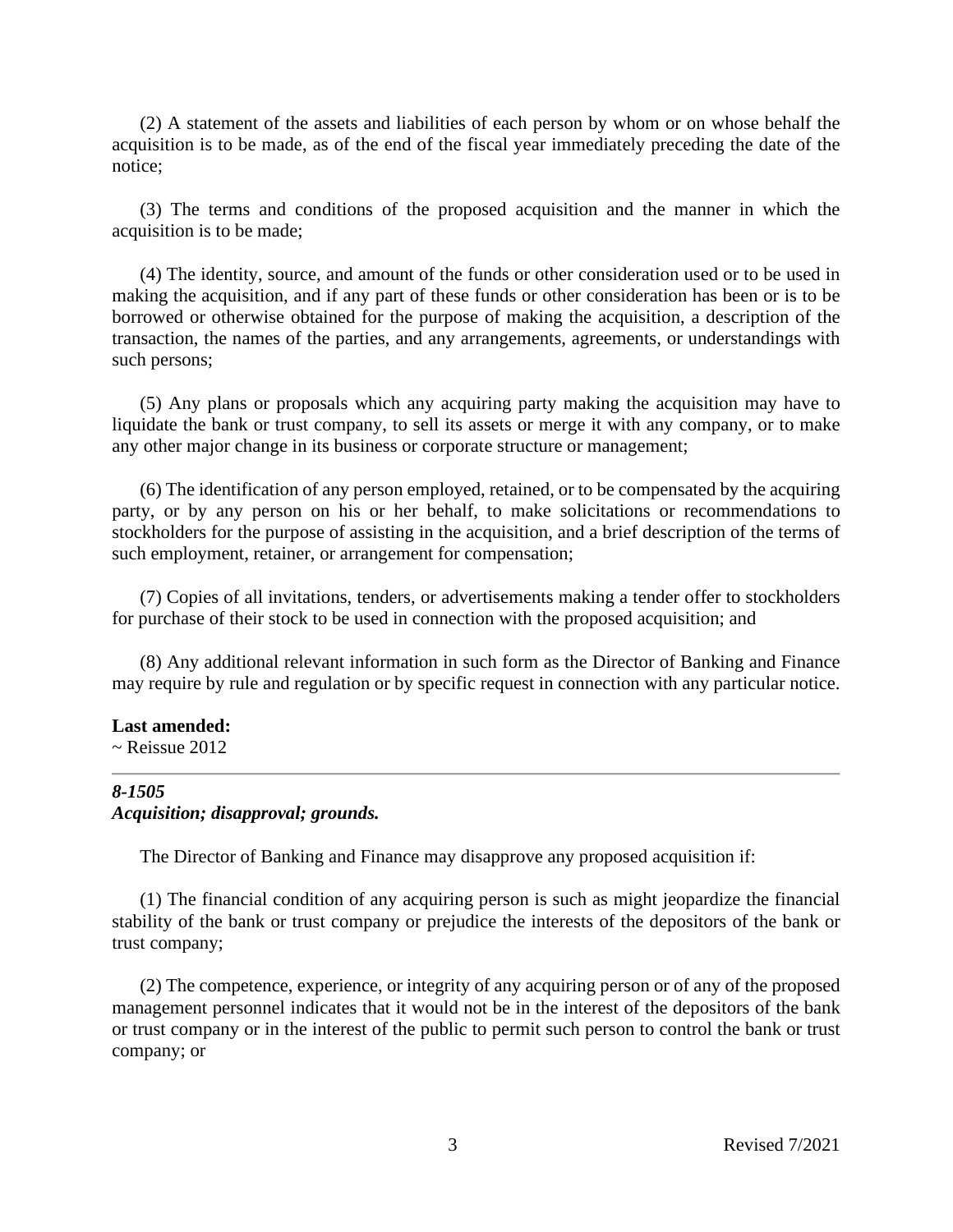(3) Any acquiring person neglects, fails, or refuses to furnish the Director of Banking and Finance all the information required by him or her.

### **Last amended:**

 $\sim$  Reissue 2012

## *8-1506*

## *Failing financial institution; Director of Banking and Finance; powers; hearing; order; appeal.*

(1) Whenever the Department of Banking and Finance determines the acquisition of any financial institution is necessary because its capital is impaired, it is conducting its business in an unsafe or unauthorized manner, or it is endangering the interest of depositors or savers, the Director of Banking and Finance may take immediate action in the case of an emergency so declared by the Governor, the Secretary of State, and the Director of Banking and Finance, without the benefit of a hearing, to convert or merge the charter, form of ownership or operating powers, some or all of the assets and liabilities, or one or more of the branches of the financial institution into the charter, form of ownership, or operating powers of one or more financial institutions to facilitate the acquisition. In the case of a financial institution chartered under the laws of Nebraska, such immediate action may include the ability by the director to take possession of the institution.

(2) Any stockholder, depositor, or creditor of any state-chartered financial institution shall, upon application to the director within five days of the entry of the order, be afforded a hearing relating to the department's order and determination not later than ten days after such application has been filed. On the basis of such hearing, the director shall enter a final order which may continue the original order in effect, revoke it, or modify it. Any person aggrieved by a final order of the director made pursuant to this section may appeal the order by filing, within ten days after the entry of the final order, a written petition praying that the final order be modified or set aside in whole or in part. Upon service of the petition, the director shall within fifteen days certify and file in such court a copy of the original order, the application for hearing, all exhibits and testimony, and the final order from which the appeal is taken. Such appeal shall otherwise be governed by the Administrative Procedure Act.

**Last amended:**  $\sim$  Reissue 2012

# *8-1506.01 Financial institution, defined.*

For purposes of sections 8-1506 to 8-1510, financial institution shall mean a bank, savings bank, savings and loan association, building and loan association, trust company, or credit union, organized under the laws of this state or organized under the laws of the United States to do business in this state.

### **Last amended:**

 $\sim$  Reissue 2012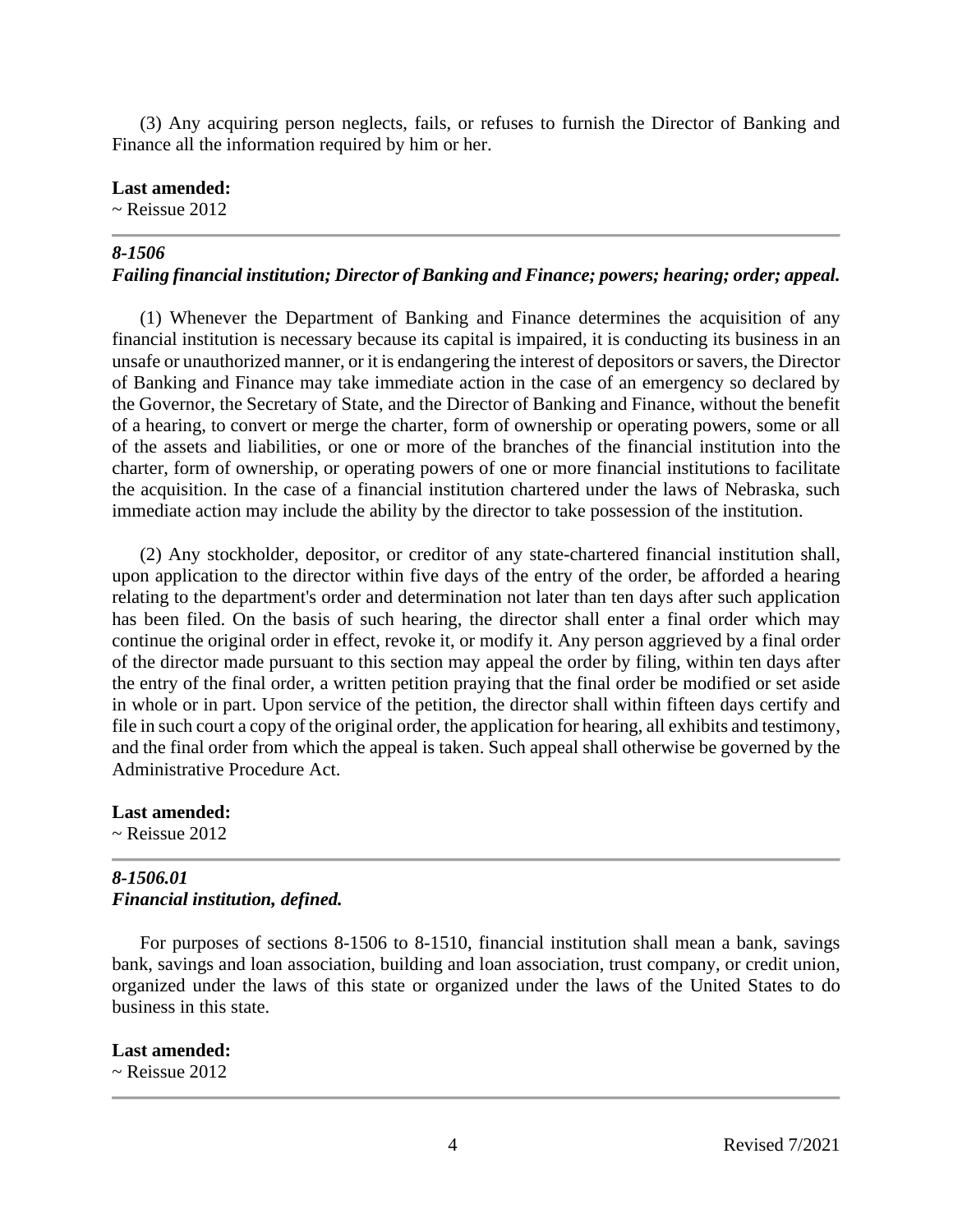# *8-1507 Cross-industry acquisition; acquisition and operation as bank subsidiary; when authorized.*

Pursuant to section 8-1506, the Department of Banking and Finance may permit cross-industry acquisition of any failing financial institution or permit acquisition and operation of such financial institution as a bank subsidiary by a bank holding company when the department determines the acquisition of any of the financial institutions is necessary because its capital is impaired, it is conducting its business in an unsafe or unauthorized manner, or it is endangering the interests of depositors or savers. If the acquiring institution is a bank, it may continue to operate such financial institution in its original form notwithstanding its denomination as a bank subsidiary. Acquisitions by any financial institution under sections 8-1506 to 8-1510 or section 8-1516 shall be deemed to be of the same nature as an acquisition of a state-chartered bank and shall follow such rules or regulations as may be established by the Director of Banking and Finance for acquisition of statechartered banks by a bank holding company.

## **Last amended:**

 $\sim$  Reissue 2012

# *8-1508 Application by bank or bank holding company; terms and conditions.*

Whenever an application by a bank or a bank holding company is received by the Department of Banking and Finance to acquire any other financial institution, the following terms and conditions shall be met and such acquisitions shall be valid only when and for as long as these conditions are satisfied:

(1) The acquiring bank holding company may not apply for and it shall not operate such a financial institution as a nonbank subsidiary under section 4 of the federal Bank Holding Company Act of 1956, as such act existed on July 20, 2002, unless such financial institution is a savings association as defined by section 2(j) of the federal Bank Holding Company Act of 1956, as such act existed on July 20, 2002;

(2) The financial institution to be acquired by a bank or a bank holding company shall be subject to the conditions upon which a bank incorporated under the laws of this state may establish, maintain, relocate, or close any of its offices pursuant to the Nebraska Banking Act, but nothing in sections 8-1506 to 8-1510 or any other provision of law shall require divestiture of any branch or office in operation at the time of acquisition; and

(3) A financial institution to be acquired by a bank holding company shall be subject to the provisions of section 3 of the federal Bank Holding Company Act of 1956, as such act existed on July 20, 2002, and those rules and regulations that apply to bank subsidiaries of bank holding companies as are or may be established by both the Board of Governors of the Federal Reserve System and the Director of Banking and Finance.

### **Last amended:**

 $\sim$  Reissue 2012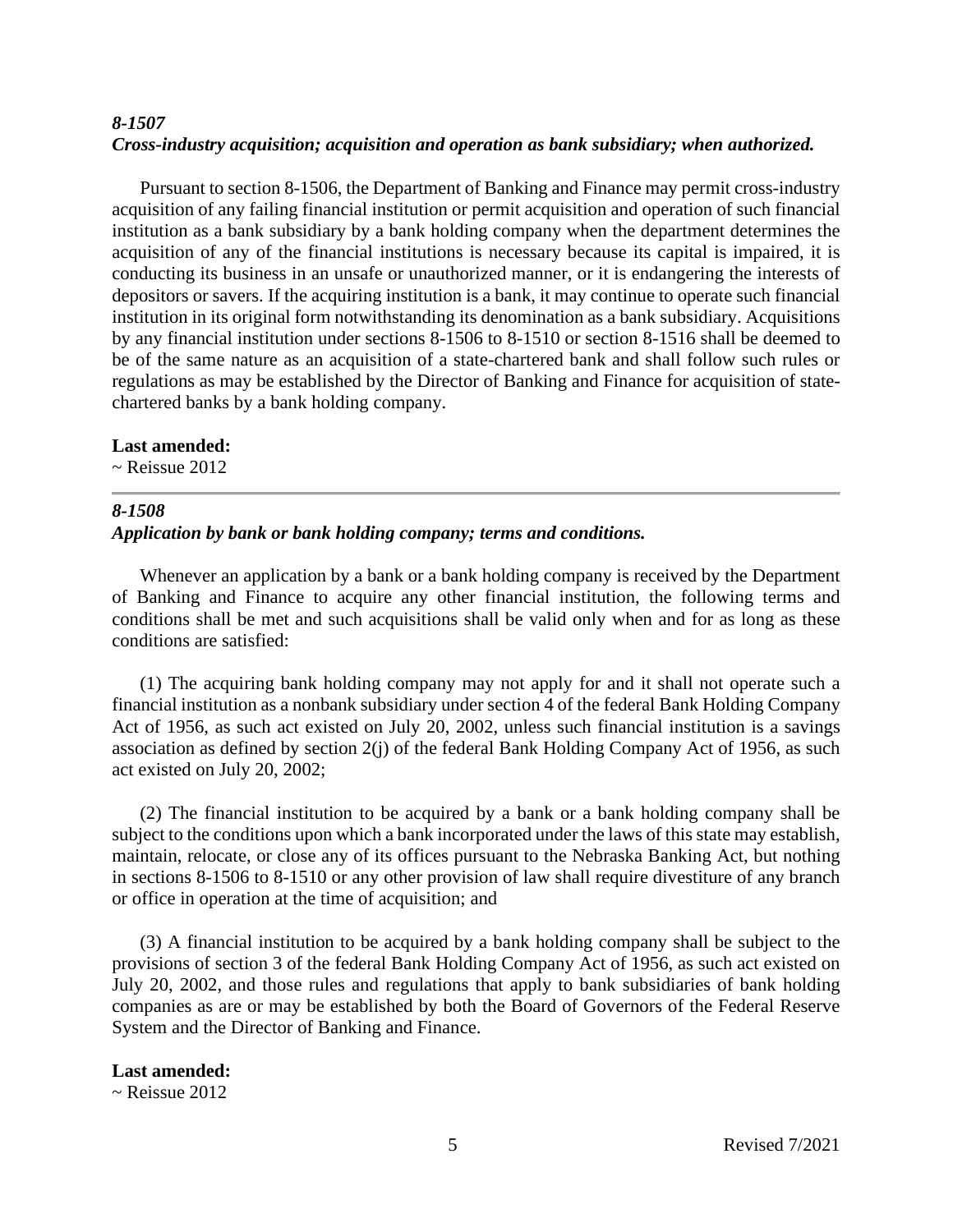# *8-1509 Acquisition by bank holding company; prohibited; exceptions.*

A bank holding company shall not acquire, hold, or operate a financial institution acquired under sections 8-1506 to 8-1510 or section 8-1516 located in this state as a nonbank subsidiary under section 4 of the federal Bank Holding Company Act of 1956, as amended, unless such financial institution is a savings association as defined by section 2(j) of the federal Bank Holding Company Act of 1956, as amended. The Director of Banking and Finance shall not either accept or approve an application for acquisition under sections 8-1506 to 8-1510 or section 8-1516 which contains as a term or condition thereof the approval of the Board of Governors of the Federal Reserve System under section 4(c)(8) of the federal Bank Holding Company Act of 1956, as amended, unless such financial institution is a savings association as defined by section 2(j) of the federal Bank Holding Company Act of 1956, as amended.

## **Last amended:**

 $\sim$  Reissue 2012

### *8-1510 Cross-industry acquisition or merger; application; notice; hearing.*

(1) The Director of Banking and Finance may permit cross-industry acquisition or merger of one or more financial institutions under its supervision upon the application of such institutions to the Department of Banking and Finance. The application shall be made on forms prescribed by the department.

(2) Except as provided for in subsection (3) of this section, when an application is made for such an acquisition or merger, notice of the filing of the application shall be published by the department three weeks in a legal newspaper in or of general circulation in the county where the applicant proposes to operate the acquired or merged financial institution. A public hearing shall be held on each application. The date for hearing the application shall be not more than ninety days after the filing of the application and not less than thirty days after the last publication of notice after the examination and approval by the department of the application. If the department, upon investigation and after public hearing on the application, is satisfied that the stockholders and officers of the financial institution applying for such acquisition or merger are parties of integrity and responsibility, that the requirements of section 8-702 have been met or some alternate form of protection for depositors has been met, and that the public necessity, convenience, and advantage will be promoted by permitting such acquisition or merger, the department shall, upon payment of the required fees, issue to such institution an order of approval for the acquisition or merger.

(3) When application is made for cross-industry acquisition or merger and the director determines, in his or her discretion, that the financial condition of the financial institution surviving the acquisition or merger is such as to indicate that a hearing on the application would not be necessary, then the hearing requirement of subsection (2) of this section shall only be required if, (a) after publishing a notice of the proposed application in a newspaper of general circulation in the county or counties where the offices of the financial institution to be merged or acquired are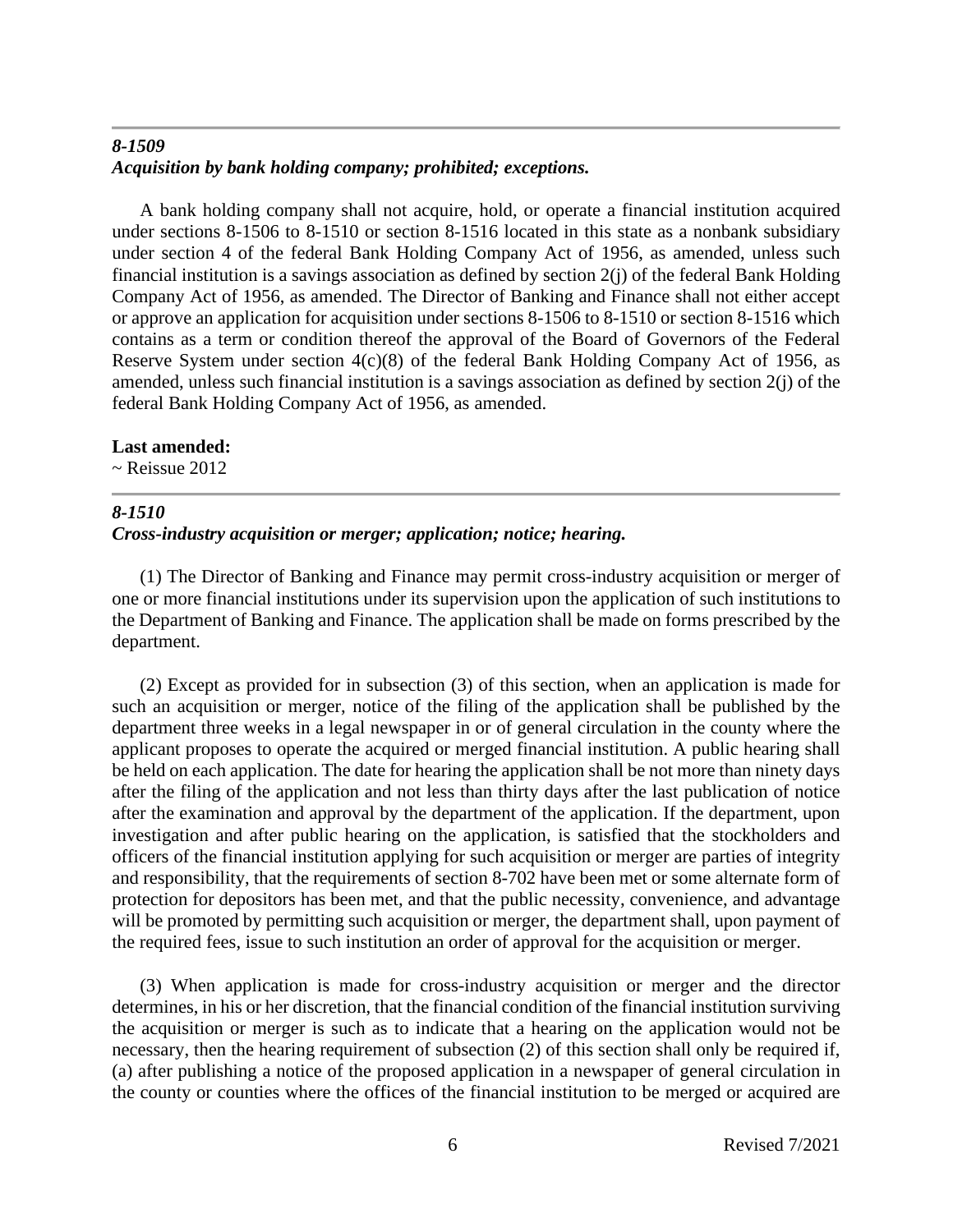located and (b) after giving notice to all financial institutions located within such county or counties, the director receives a substantive objection to the application within fifteen days after the first day of publication. The director shall send the notice to financial institutions by first-class mail, postage prepaid, or electronic mail. Electronic mail may be used if the financial institution agrees in advance to receive such notices by electronic mail. A financial institution may designate one office for receipt of any such notice if it has more than one office located within the county where such notice is to be sent or a main office in a county other than the county where such notice is to be sent.

(4) The expense of any publication and mailing required by this section shall be paid by the applicant but payment shall not be a condition precedent to approval by the director.

**Last amended:**  $\sim$  Cum. Supp. 2020

# *8-1511 Terms, defined.*

For purposes of sections 8-1511 to 8-1513, unless the context otherwise requires:

(1) Affiliated bank or thrift institution means (a) if the bank or thrift institution is a subsidiary of a state bank, national banking association, or thrift institution, the parent bank or thrift institution as the case may be and (b) if the bank or thrift institution is a subsidiary of a bank or thrift institution holding company, the principal subsidiary of the holding company which is a bank or thrift institution as the case may be;

(2) Association of banks or thrift institutions means two or more banks or thrift institutions formed for the purpose of acquiring and holding all or substantially all of the voting stock of one credit card bank pursuant to sections 8-1512 and 8-1513;

(3) Bank or banking corporation means the principal office of (a) any national bank doing business in this state, (b) any corporation which is chartered to conduct a bank in this state as provided in the Nebraska Banking Act, (c) any association of banks, (d) a bank holding company as defined in the Nebraska Bank Holding Company Act of 1995, or (e) an out-of-state bank holding company as defined in the Nebraska Bank Holding Company Act of 1995;

(4) Qualifying association means an association, corporation, partnership, limited liability company, or other entity which at all times maintains an office in this state at which it employs at least fifty persons in this state and which pursuant to contract or otherwise offers at least the following services to banks: (a) The distribution, as agent for a bank, of credit cards or transaction cards; (b) the preparation of periodic statements of amounts due under such account; (c) the receipt from credit card or transaction card holders of amounts paid on or with respect to such accounts; and (d) the maintenance of financial records reflecting the status of such accounts from time to time;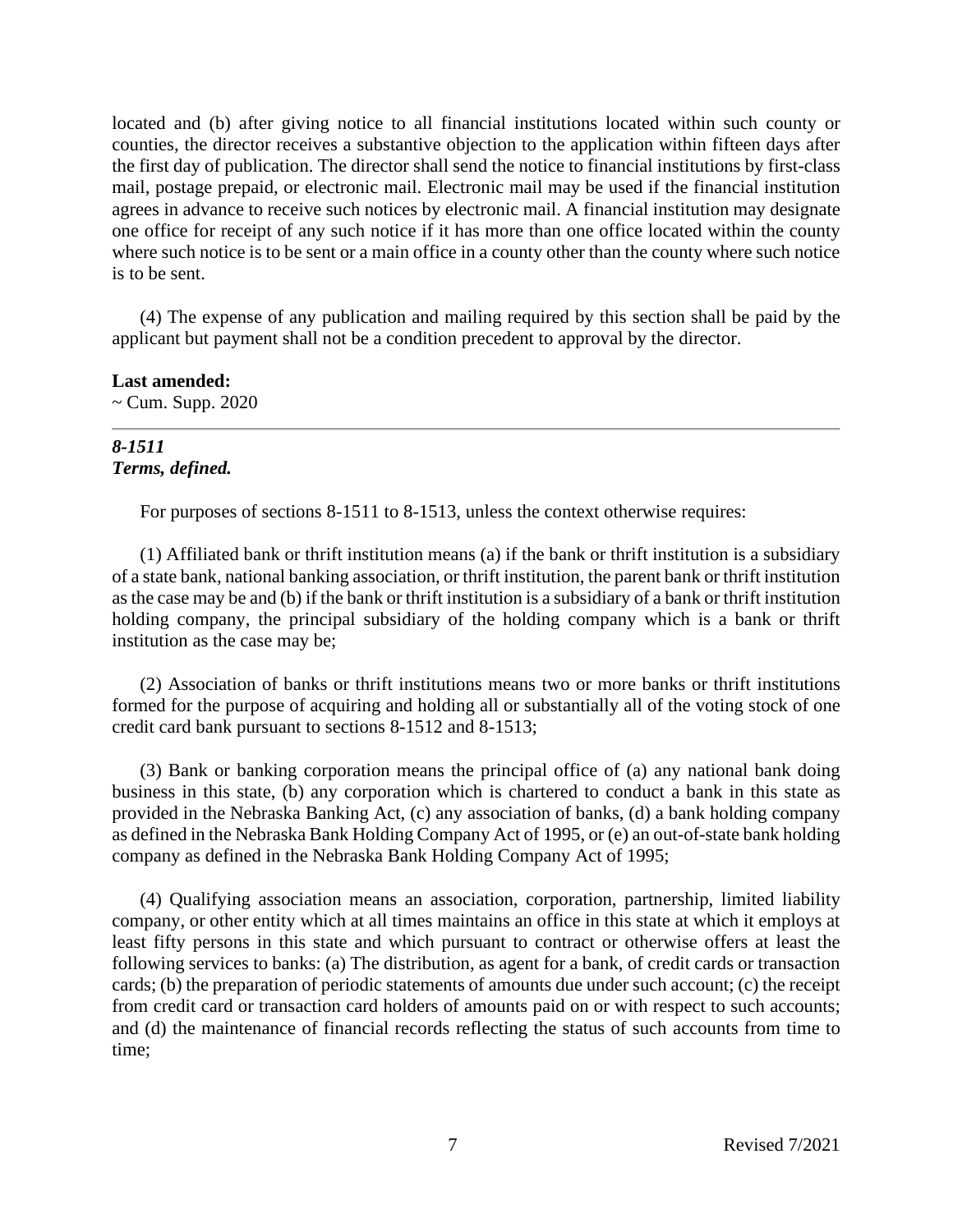(5) Thrift institution means (a) any corporation which is chartered as a building and loan association, savings and loan association, savings bank, or credit union under the laws of the United States, any other state, or the District of Columbia and whose operations are principally conducted outside of Nebraska, (b) any holding company of a thrift institution with subsidiaries whose operations are principally conducted outside of Nebraska, or (c) any association of thrift institutions; and

(6) Transaction card means a device or means used to access a prearranged revolving credit plan account.

#### **Last amended:**

 $\sim$  Reissue 2012

#### *8-1512*

#### *Bank or thrift institution; acquire credit card bank; conditions; sections, how construed.*

(1) Notwithstanding any other provisions of law and subject to the provisions of this section and to the approval of the Director of Banking and Finance, any bank or thrift institution may acquire and hold all or substantially all of the voting stock of one credit card bank located in this state when and so long as the credit card bank meets the conditions set forth in section 8-2401.

(2) Sections 8-1511 to 8-1513 and 8-2401 to 8-2403 shall not be construed so as to limit the acquisition or ownership of a credit card bank to banks or thrift institutions.

#### **Last amended:**

 $\sim$  Reissue 2012

#### *8-1513*

#### *Application; contents; approval; considerations; director; powers and duties.*

(1) Any bank or thrift institution proposing any acquisition pursuant to section 8-1512 shall file an application with the Department of Banking and Finance for approval to make the acquisition. The application shall contain such information as the Director of Banking and Finance may by regulation require and shall specifically acknowledge the applicant's agreement to be bound by the conditions set forth in section 8-2401. In addition, the application shall designate a resident of this state as the applicant's agent for the service of any paper, notice, or legal process upon the applicant in connection with the matters arising out of the laws of this state and shall be accompanied by the filing fee provided in section 8-602.

(2) In determining whether to approve an acquisition by a bank or thrift institution of any voting stock of a credit card bank located in this state, the director shall consider: (a) The financial and managerial resources of such bank or thrift institution; (b) whether the acquisition may result in undue concentration of resources or substantial lessening of competition; and (c) whether the convenience and benefit to the public outweigh any adverse competitive effects.